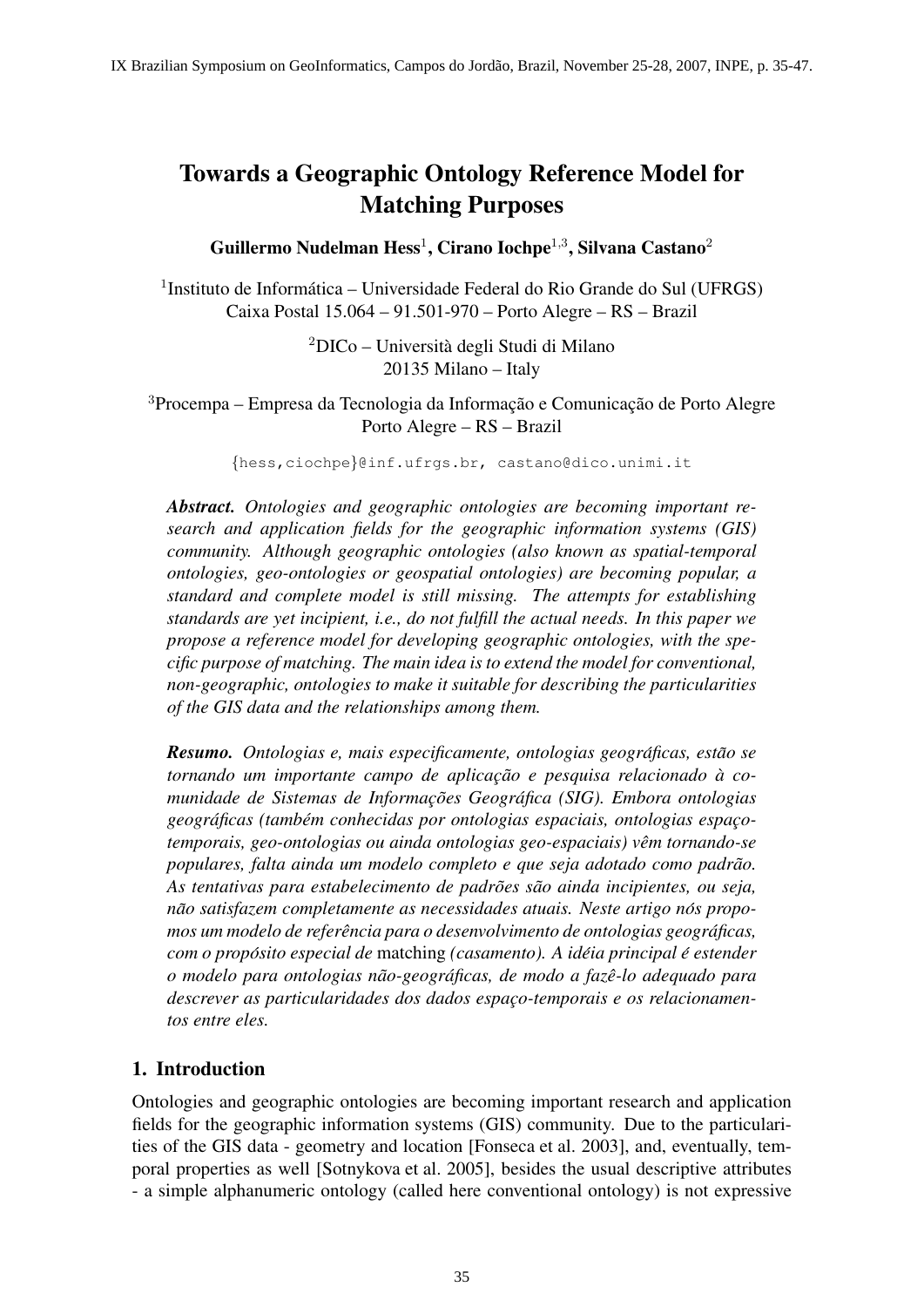enough. It is like in the database field, where there are special types of databases for geographic data, called geographic databases, because conventional databases were not designed for holding these features. The ability to build proper geographic ontologies will facilitate their integration and, subsequently, will advance semantic interoperability, which has been acknowledged as a primary concern in geographic information science nowadays [Tomai and Kavouras 2004].

According to Spaccapietra et al. [Spaccapietra et al. 2004] space and time can meet ontologies in three different ways: (1) as the spatial domain specifying space, spatial elements and spatial relationships, or as the temporal domain, specifying time, temporal elements and temporal relationships; (2) as the implicit background to an application domain that relies on geographical data or; (3) to enrich the description of the concepts in the ontology, to represent their spatial and temporal location, in the same way spatio-temporal data models support the description of spatial and temporal features in spatio-temporal databases.

Although ontologies are being widely used by the GIS community, there is still a lack for an actual geographic ontology model (also know as spatial ontology, geoontology, spatio-temporal ontology or geospatial ontology). That is, the ontologies proposed and used at the moment are designed for conventional (descriptive), non-spatial purposes and the particularities of the geographic data, such as the geometry, temporality and topological relations are missing or poorly described. There are already some standard proposals (ISO 19109 and GML OWL encoding), but they have some limitations in terms of expressiveness, validation or easiness to use or extend. In other words, the attempts for establishing standards are yet incipient, i.e., do not fulfill the actual needs. The main limitation of these proposals is that they do not really hold the semantics of a geographic ontology. Instead, they basically define the syntax and the names for some geographic elements.

There are many fields in which geographic ontologies can be applied, such as building a common ground for describing the geographic phenomena, spatial reasoning, semantic annotation of maps, geographic information integration and retrieval, and so on. In this paper we are proposing a geographic ontology model specially designed for the purpose of geographic ontology matching, which is quite different from conventional ontology matching [Hess et al. 2007b]. This ontology is part of a wider project, in which we are developing a methodology for matching geographic ontologies at both the conceptlevel [Hess et al. 2006] and the instance-level [Hess et al. 2007a].

The reminder of this paper is structured as follows. In Section 2 we present some related work which try to define geographic ontology models. Our proposal for a geographic ontology reference model is presented in Section 3. Then, in Section 4 we show an example of an ontology built based on our reference model. Finally, conclusions and future work are discussed in Section 5.

### 2. Related Work

Maedche and Staab [Maedche and Staab 2000] state that an ontology should comprise the following: (a) Concepts, (b) the Lexicon, (c) Relations and (d) Axioms. Concepts are an integral part of an ontology as they stand for mental things of all possible things [Tomai and Kavouras 2004]. The Lexicon comprises the descriptions of the con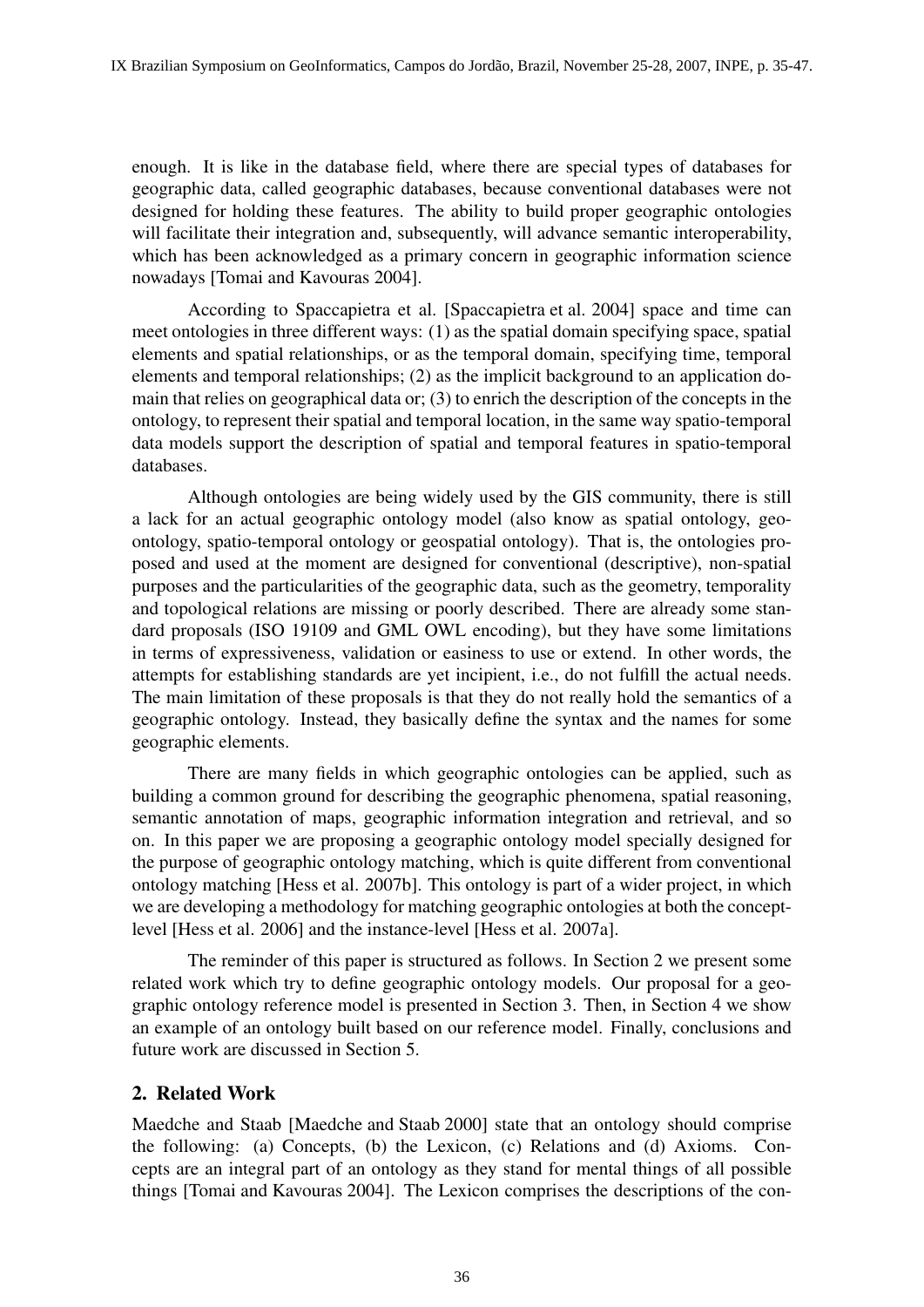cepts, i.e., their definition in natural language. The semantic relations link two concepts in hypernym/hyponym relation and in the meronym/holonym relation as well. The relation as semantic properties refer to the properties of the concepts in the ontology. The axioms refer to constraints imposed on concept or relations.

Tomai and Kavouras [Tomai and Kavouras 2004] extend Maedche and Staab's definition of ontology by defining the components of a geographic ontology. They basically create some semantic properties to be associated to a concept when it represents a geographic concept: Spatiality, Temporality, Nature, Material/cover, Purpose and Activity. The first two are the ones that actually characterize a geographic ontology. Spatiality covers the relative spatial properties of the concept, such as topology, location, and the internal spatial properties, such as size and shape. Temporality is divided into time (period or instant) and condition/status.

Casati, Smith and Varzi [Casati et al. 1998] separate a geographic ontology in two parts: objects and relations. The geographic objects are specialized into physical, such as mountains, rivers and forests, and human, such as countries, cities, and so on. A geographic object is composed by a number of descriptive attributes and by a border. The relations can be of type mereology, location or topology. In a mereology association, a geographic object A *is part of* a geographic object B. The location relation associates a geographic concept with a set of coordinates, and a topology relation spatially associates two geographic concepts. Souza et al. propose an ontology to represent contextual information in geospatial data integration [Souza et al. 2006]. The ontology is composed by 5 contexts, as the authors present. Each one of it stores some kind of information. The main two are the *DataContext* and *AssociationContext*. The *GeospatialEntity* is the main concept of the *DataContext*, and contains the properties for geometric representation, location and some metadata. The *AssociationContext* has the information about the spatial association of the concepts and the semantic associations (degree of similarity) as well [Souza et al. 2006]. As weak points of these works we can point the absence of temporal aspects and the impossibility of representing non-geographic concepts.

Fu et al. [Fu et al. 2005] developed a geo-ontology restricted to geographic places, such as cities, countries, districts and so on. Each concept is described in terms of its names (can be multiple), geometry (called footprints by the authors) and some metadata. Furthermore, each place may be related to another by only one relation, the *containment relation*. Kolas et al. [Kolas et al. 2006] propose an architecture for *Geospatial Semantic Web* [Egenhofer 2002]. They define 6 ontologies, and one of them, called *Base Geospatial Ontology* is of interest in the context of this paper. It forms the ontological foundation of geospatial information by mapping some GML's elements to OWL, in order to link the geographic data with knowledge outside the geospatial realm [Kolas et al. 2006].

SWETO-GS [Arpinar et al. 2006] is a spatio-temporal ontology with three dimensions, namely thematic, spatial and temporal. The thematic dimension contains the concepts of a general domain such as people, places and organizations, or for a specific domain such as travel and transport. In that dimension there are both geographic and nongeographic concepts. The geospatial dimension stores the spatial data and relationships. The concepts are described in terms of their coordinates, translated from the thematic dimension. The temporal dimension stores the temporal relations that may occur between concepts. Finally, some metadata can be associated to the SWETO-GS ontology.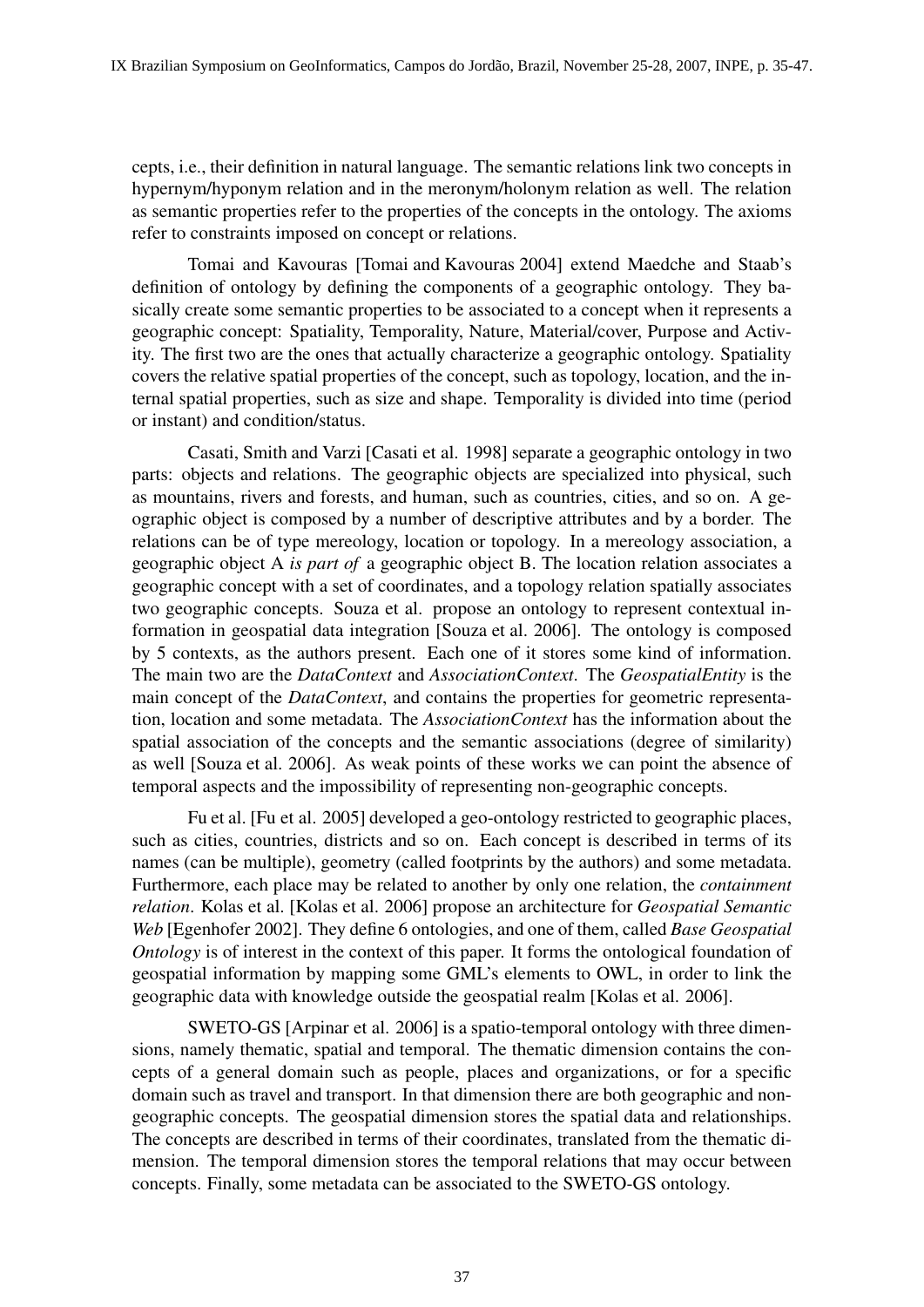Bittner and Smith propose an ontological theory which contains resources to describe geographic processes and the concepts that participate therein [Bittner and Smith 2003]. For that purpose two (sub-)ontologies are presented, one describing the concepts with their properties, called SNAP, and one describing the processes and their parts and aggregates, called SPAN. SNAP entities are described in terms of their properties, spatial relations and conventional relations, while SPAN entities are described also considering time.

### 3. The reference model

Any ontology can be defined as a 4-tuple  $O \leq C, P, I, A >$ , where C is the set of concepts,  $P$  is the set of properties,  $I$  is the set of instances, and  $A$  is the set of axioms [Scharffe and de Bruijn 2005]<sup>1</sup>. A concept  $c \in C$  is any real world phenomenon of interest to be represented in the ontology and is defined by the term  $t$  that is used to nominate it. The name of a concept is given by the unary function  $t(c)$ . A property  $p \in P$ is a component that is associated to a concept  $c$  with the goal of characterizing it, but is defined outside the scope of a concept. It can be a data type property, which means that its range is a data type, such as string, integer, double, etc. or an object type property, meaning that the allowed range values are other concepts. A data type property can be viewed as a database attribute, while an object type property is like a database relationship.

The context of a concept  $c \in C$  is defined as the set of properties P (each one given by the unary function  $p(c)$ ) related to it, as well as by the set of axioms A, representing the generalization/specialization relations as well as the restrictions (each one given by the unary function  $x(c)$ ). Formally, the context of a concept can be defined as:

$$
ctx(c) = < t(c), \{p(c)\}, \{x(c)\}>
$$

An instance  $i \in I$  is a particular occurrence of a concept c, with values for each property  $p$  associated to the concept and an unique identification. Thus, an instance may be defined as

$$
i = ,
$$

where  $t(c)$  is the concept being instantiated,  $t(i)$  is the instance unique identifier (name) and  $VP$  is the set of values for the properties belonging to the context of the instantiated concept.

At last, an axiom describes an hierarchical relationship between concepts, or provides an association between a property and a concept (through the property domain or through a concept restriction), or associates an instance with the concept it belongs.

#### 3.1. Geographic concept

A spatio-temporal object (STOBJ) as defined by Xu et al. [Xu et al. 2006] has spatial and temporal properties as well. The former encompass geometries and the spatial relationships such as distance, position, topological, and so on. Temporal properties are,

<sup>&</sup>lt;sup>1</sup>This definition is based on the OKBC model [Chaudhri et al. 1998]. In the original work, instead of P (properties) it was R (relations)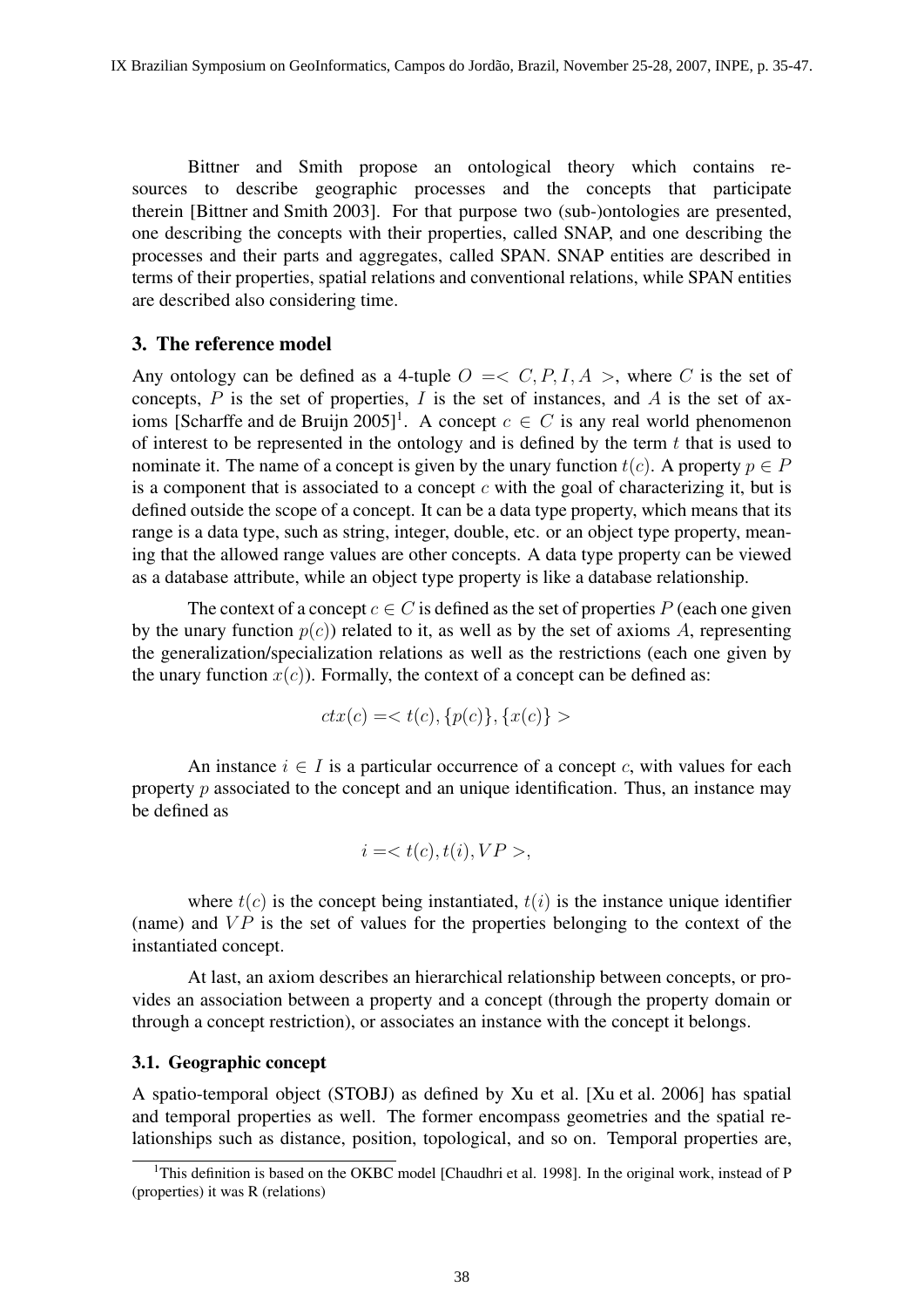basically, instant and period. Based on these properties, a spatio-temporal ontology is a normative system describing spatio-temporal objects and relationships between them.

Following this premise, a conventional ontology is not expressive enough to handle the particularities of geographic phenomena. Thus, we define a geographic ontology, which is an extension of a conventional ontology. It is also a 4-tuple  $O = \langle C, P, I, A \rangle$ , where C is the set of concepts,  $P$  is the set of properties,  $I$  is the set of instances, and  $A$ is the set of axioms.

A concept  $c \in C$  is classified into domain concept, such as a *River*, a *Park* or a *Building*; geometry concept, such as *Point*, *Line* or *Polygon*; or time concept, specialized in *instant* and *period*. Furthermore, a geographic domain concept gc is a specialization of a domain concept representing a geographic phenomenon, as depicted in Figure 1. A geographic domain concept is defined as being a domain concept with an axiom saying that it must be associated to, at least, one geometry concept, through a geometric relationship property, which is explained in the following. The geometry plays a fundamental role on defining the possible spatial relationships the concept may have.



**Figure 1. Types of concepts of the geographic ontology reference model**

### 3.2. Properties in a geographic ontology

In an ontology a property can be defined by itself, i.e., outside the context of a concept. However, for matching purposes, a property is relevant when associated to a concept, directly in its domain or through a restriction. For this reason the property is always considered into the context of a concept. In a geographic ontology, each property  $p \in P$  can be of one of five possible types: conventional, spatial relationship, geometric relationship, positional or temporal. Formally, it can be defined as a 4-tuple

$$
p = ,
$$

where  $t(p)$  is the function which gives the property's name, pd is the property domain (detailed in the following) and  $minCard$  and  $maxCard$  are, respectively, the property's minimum and maximum cardinalities.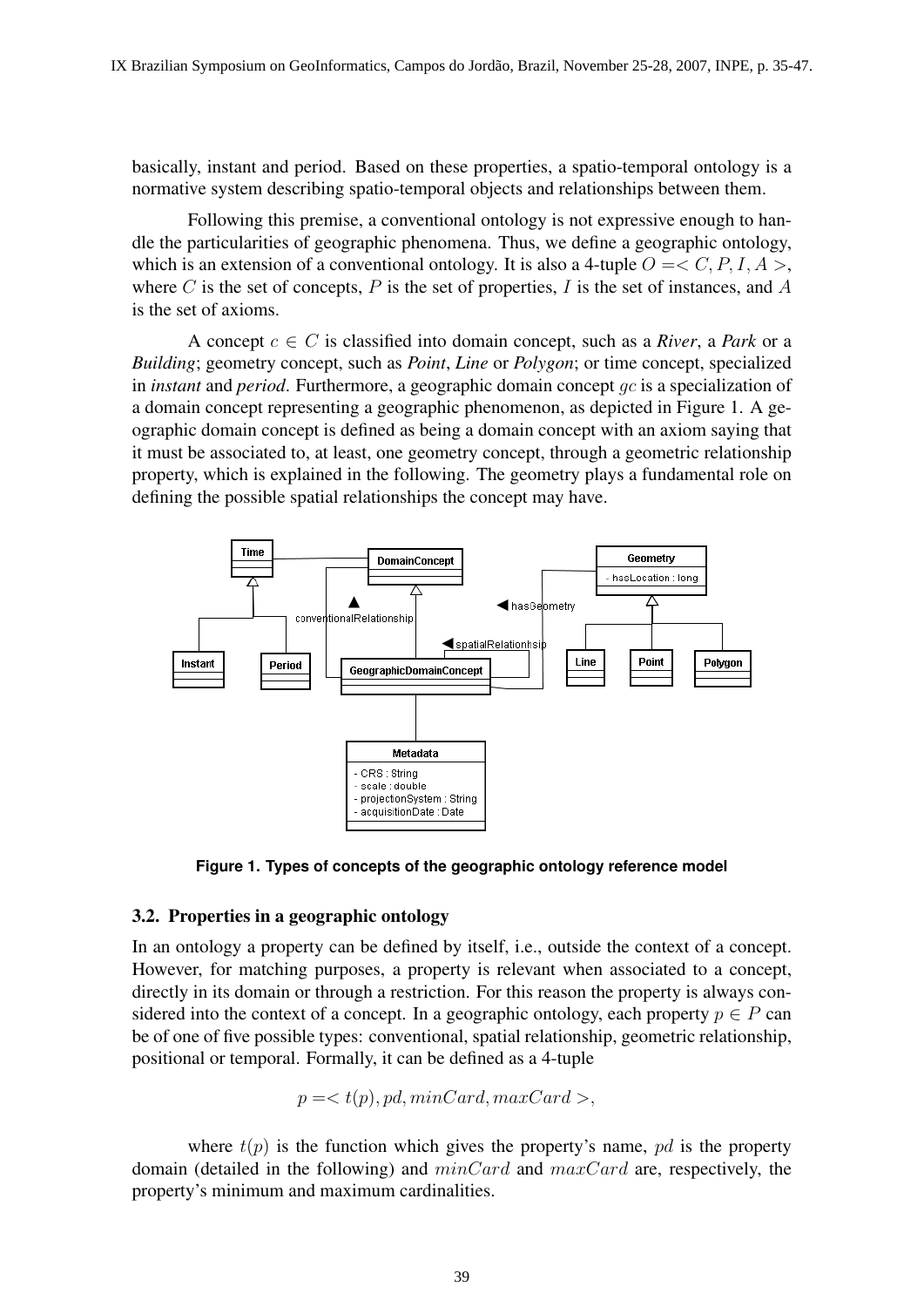A conventional property may be even a data type property or an object type property. In the first case it represents an attribute of a domain concept. In the second case it represents an association between a domain concept (geographic or not) with a nongeographic domain concept, which we call conventional relationship  $(cr)$ .

An attribute  $a \in P$  is a special type of property to which the minimum and maximum cardinalities are not relevant, and the domain is a data type  $(dtp)$ , such as string, integer, and so on. Thus, it can be simplified as a tuple of the form

$$
a =
$$

A conventional relationship, on the other hand, is a property  $p \leq$  $t(p)$ , pd, minCard, maxCard > with the restriction that the property's domain pd is a domain concept, identified as  $t(c_x)$ . Furthermore, the concept identified by  $t(c_x)$  cannot be a geographic domain concept, i.e.,  $cr = (p \in P | (c_x : \neg qc))$ 

A spatial relationship property sr (topological, directional or metric) is always an object type property  $p = < t(p)$ , pd, minCard, maxCard >, and represents an association between two geographic domain concepts, i.e, can appear only in the context of a geographic domain concept. The spatial relationships have a pre-defined semantics and are already standardized in the literature [Egenhofer and Franzosa 1991] and by the Open GIS Consortium (OGC). Formally, we define a spatial relationship as  $sr = (p \in P | (c_x : gc))$ 

A geometric relationship property ge (always an object type property  $p = \lt$  $t(p)$ , pd, minCard, maxCard  $>$ ) is an association between a geographic domain concept with a geometry concept geo, i.e.,  $ge = (p \in P | (c_x : geo) \land minCard = 1)$ 

A positional property pos is a data type property that must be associated to a geometry concept, to give its location (set of coordinates).

Finally, a temporal relationship property  $tr$  is an association between a domain concept and a time concept, i.e.,  $tr = (p \in P | (c_x : time))$ 

These relationships allow one to answer queries such as:

- With which instances  $i_x$  a given instance i has borders;
- Which concepts  $gc_x$  may cross the concept  $gc$ ;
- How far one instance i is from an instance  $i_x$ .

#### 3.3. Geographic and geometry concepts as axioms

The set of axioms A describes the hierarchical (IS-A) relationships between concepts as well as provides associations between properties and concepts, and relates instances with the concepts they belong to. A hierarchy  $h \in A$  is a binary relation of type  $h(c, c_x)$ , where  $c_x$  is the superclass of the concept  $c$ .

With the definitions above, we can now formally define a geographic concept  $qc$ through a restriction axiom, as:

$$
gc = (c \in O | \exists p \in P \land p : ge \land t(p) = "hasGeometry" \land minCard = 1),
$$

where *qe* is the geometric property.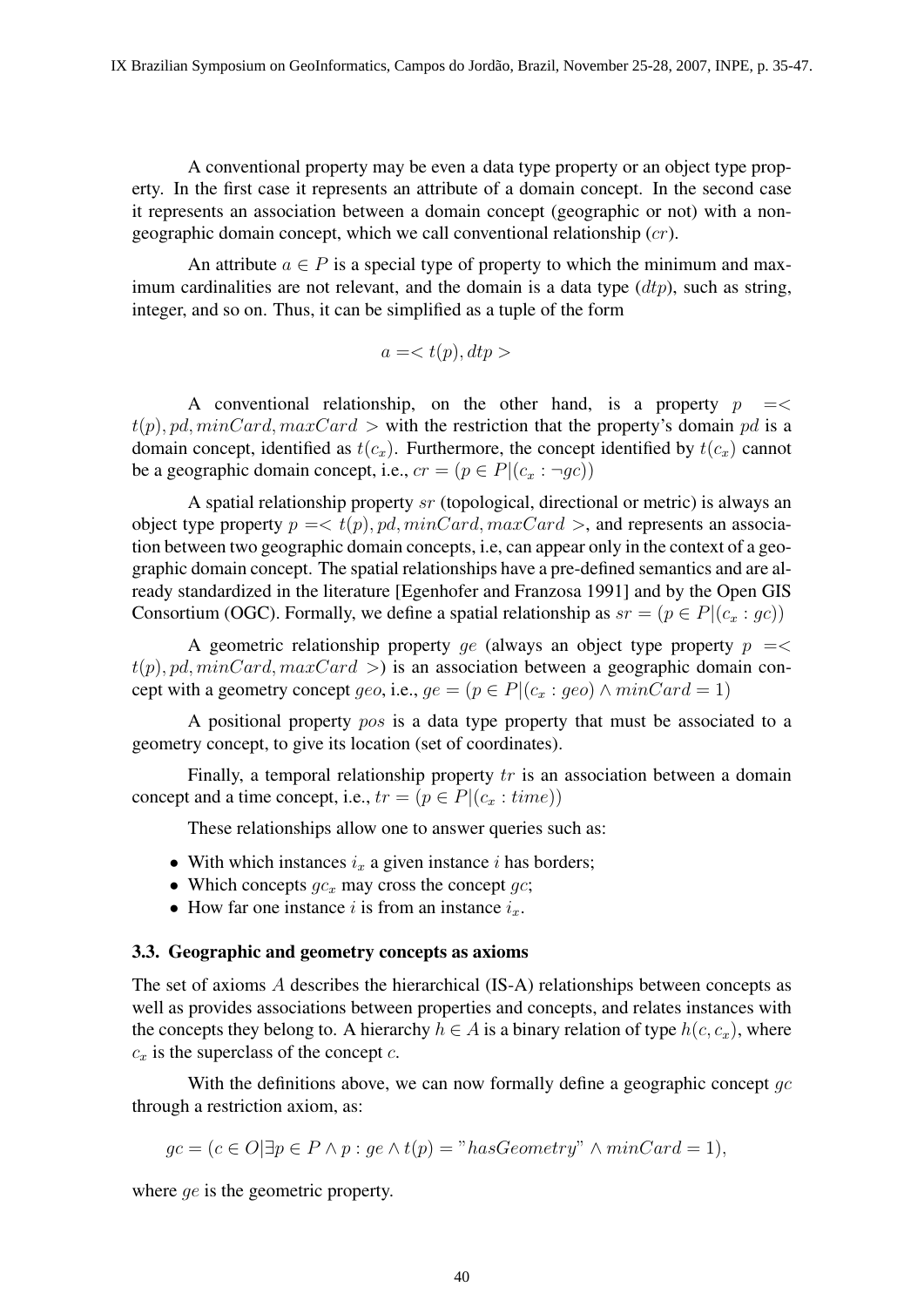A geometry concept can also be formally defined as a concept with a restriction axiom stating it must have associated at least one positional property pos.

 $geo = (c \in O | \exists p \in P \land p : pos \land t(p) = "hasLocation" \land minCard = 1),$ 

where *pos* is the positional property.

#### 3.4. Geographic region and instance

An instance of a concept is defined by the property values associated to a concept. An instance  $i \in O$  is a triple of the form  $i = < t(c)$ ,  $t(i)$ ,  $VP >$ , where

- $\bullet$   $t(c)$  is the name of the concept being instantiated.
- $t(i)$  is the unique identifier of an instance (instance name).
- $VP$  is the set of values for the properties. Each one of the elements is represented by the binary function  $vp(t(p), val)$ , where  $t(p)$  is the property name and val is the value associated to the property for that instance.

A geographic instance  $qi$  is an extension of an instance i. As a geographic instance must be associated to, at least, one instance of a geometry concept, the value of the positional property (*hasLocation*) gives the spatial position (coordinates) of that geographic instance. A geographic instance  $qi \in O$  is, thus, a 4-tuple of the form  $qi = < t(c), t(i), VP, vMD >$ , where

- $t(c)$  is the name of the concept being instantiated.
- $t(i)$  is the unique identifier of an instance (instance name).
- $vP$  is the set of values for the properties. Each one of the elements is represented by the ternary function  $vp(t(p), val)$ , where  $t(p)$  is the property name and val is the value associated to the property for that instance.
- $vMD$  is the set of metadata values associated to the instance. Each one of the metadata values is represented by a binary function  $vmd(t(md), val)$ , where  $t(md)$  is the metadata and *val* is the value set for that geographic instance.

Georeferencing is the set of geographic coordinates of the vertices or planar coordinates in a given coordinate system. Additionally, it has the information of the cartographic projection. It applies only to the geographic instances, not to the concept definitions. The georeferencing information is stored by the metadata, and is thus given to an instance by the  $vMD$  component (association holding between a geographic instance  $qi$ and the metadata).

The set of instances of a concept c is given by I, and thus  $i \in I$ . Figure 2 shows graphically the types of instances we can have in our ontology and how one relates to the other. It is important to notice, however, that *GeographicRegion*, *RegionRepresentation* and *Metadata* are not concepts described in an ontology, but concepts belonging to the reference model for matching purposes.

As it is possible to infer,  $I = \langle R, \{i\} \rangle$ , where R is a new ontology element we are introducing into our ontology. It represents the region covered by the set of instances stored in the ontology. Furthermore, it generalizes the metadata values associated to the instances. The *GeographicRegion* plays an important role in the matching process for which this reference model is designed to. Basically, the two main reasons for creating the notion of geographic region are: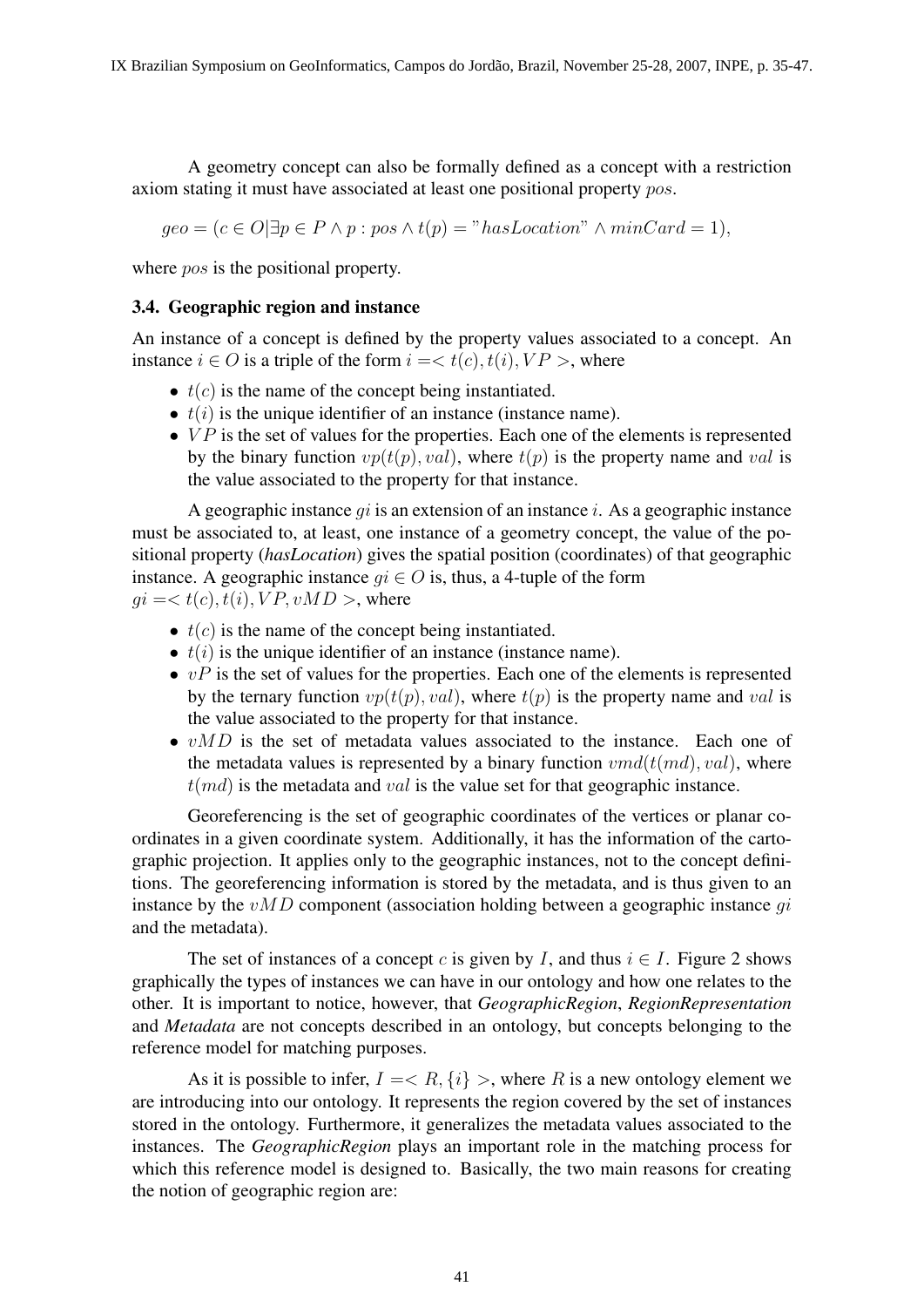IX Brazilian Symposium on GeoInformatics, Campos do Jordão, Brazil, November 25-28, 2007, INPE, p. 35-47.



**Figure 2. Types of instances of the geographic ontology reference model**

- To create the notion of region similarity, and, as a consequence, to measure how similar are two ontologies not at the instance granularity, but at the instance set granularity;
- To accelerate the process of instance similarity assessment by eliminating the pairs of instances which are geographically disjoint.

### 3.5. Metadata

As already stated, the metadata class and its instantiation metada $Values$  do not represent concepts and instances defined by the ontology designer. Instead, they provide additional information about them, such as the coordinate reference system, the projection scale, the data's capture date, among others. These information is crucial in the matching process, in order to avoid incorrect interpretations due to differences on the metadata. For example, a concept that may be associated to a geometry specialization of point in a low detailed scale, such as 1:500.000. However, the same concept may be associated to a polygon concept if in a more detailed scale, such as 1:25.000. The same applies to instances. The values for an instance's coordinates vary if are described using  $\langle$  latitude, longitude  $\rangle$  reference system or if they are described using polar coordinate reference system.

### 3.6. Operations

In the reference model we are proposing in this research two operations may be performed over an ontology: the creation/insertion of concepts and the definition of hierarchical relationships between concepts.

As our target is the matching of two geographic ontologies, it may happen that at least one of the input ontologies contains only the explicit definition of the instances, i.e., without the explicit declaration of the concept they instantiate and its structure. In this case new concepts are added to the input ontology through the information extracted from the instances. The concept name is obtained from the  $t(c)$  component of the instance triple  $i = < t(c)$ ,  $t(i)$ ,  $VP >$  (or 4-tuple  $qi = < t(c)$ ,  $t(qi)$ ,  $VP$ ,  $vMD >$  in case of a geographic instance) and the properties are given by the union of the properties the instances have values for.

Once the concepts are defined from their instances, it is possible to define their names  $(t(c))$  and properties (attributes and relationships between concepts as well), but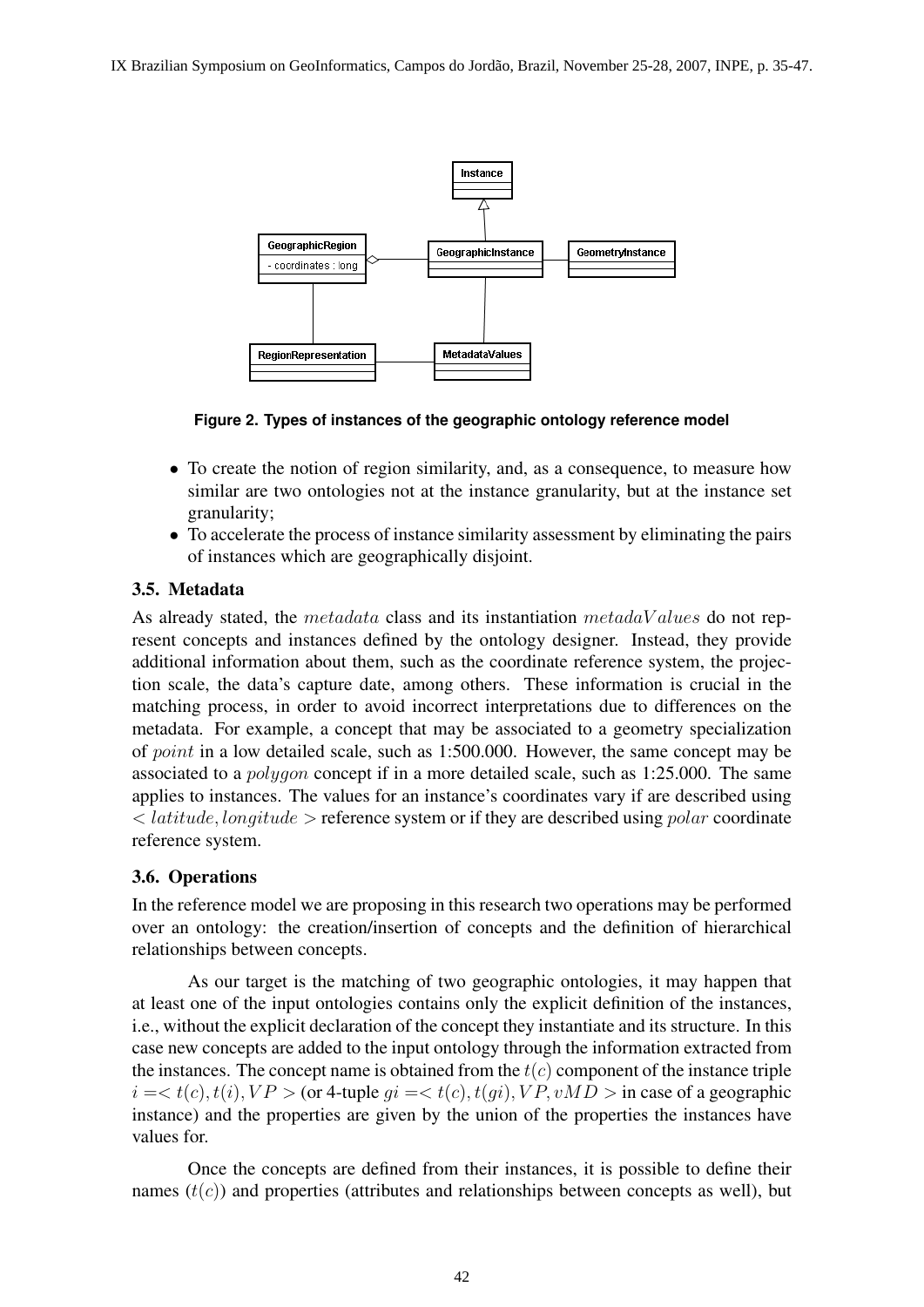not the hierarchy among them. For that purpose, the operation of taxonomy definition is performed, consisting on searching into a reference ontology, also defined according to the reference model proposed here, to identify the hierarchical relationships among the concepts created for the input ontology.

# 4. Example of an ontology based on the reference model

In this section we present a geographic ontology we developed based on the reference model we proposed. The example, however, does not exploit all the expressiveness power of the reference model, specially in terms of the temporal aspects. Furthermore, the metadata do not appear explicitly in the ontology. Figure 3 graphically depicts the concepts and the instances of the ontology, as well as the properties associated to the concepts. It is important to notice that both geographic and non-geographic concepts can be defined using the reference model.

The rectangles with continuous lines represent concepts, the ellipses the properties representing attributes associated with a concept and the dashed rectangles the instances belonging to a concept. The arcs linking two concepts correspond to the properties which represent relationships holding between them, while the isa labeled arrows are the taxonomic relationships (axioms) between two concepts, in which one is the specialization of the other.

Figure 4 presents the encoding of the example ontology described in a generic language, somehow structurally similar to description logics (DL). However, it is important to clarify that the syntax is completely different from DL and is not from any existing language. We try to use the DL format with a natural language syntax, just to formalize a little the ontology.

# 5. Conclusions and future directions

Ontologies are becoming the standard mean to describe resources to be shared with semantics. With geographic information is not different. Many ontologies are being proposed. However, due to the absence of a wide accepted standard reference model for a spatio-temporal ontology, the comparison of the concepts and instances of these ontologies is a very hard, time consuming and error prone task. As these ontologies may be defined using different models, before matching their concepts and instances, it is necessary to identify the corresponding elements used in their definition and how they relate to each other. In other words, a meta-matching of the ontologies' models is needed.

To solve this gap, we proposed here a geographic reference ontology model, for the specific purpose of geographic ontology matching. By extending the formally defined model it is possible to create concepts, hierarchies, properties and associate them to concepts and instances, just as for a conventional, non-geographic ontology. Then, we defined some properties and axioms specific for the geographic field, such as geometry, spatial relationships (topology, directional and metric), spatial position and temporality. Finally, we established the association between instances and metadata, which are fundamental information for the geographic data. The presented example showed how to use the reference model to define a geographic ontology.

As future works we plan to develop a more sophisticated ontology based on the reference model, in order to make use of all its potentiality, including geographic concepts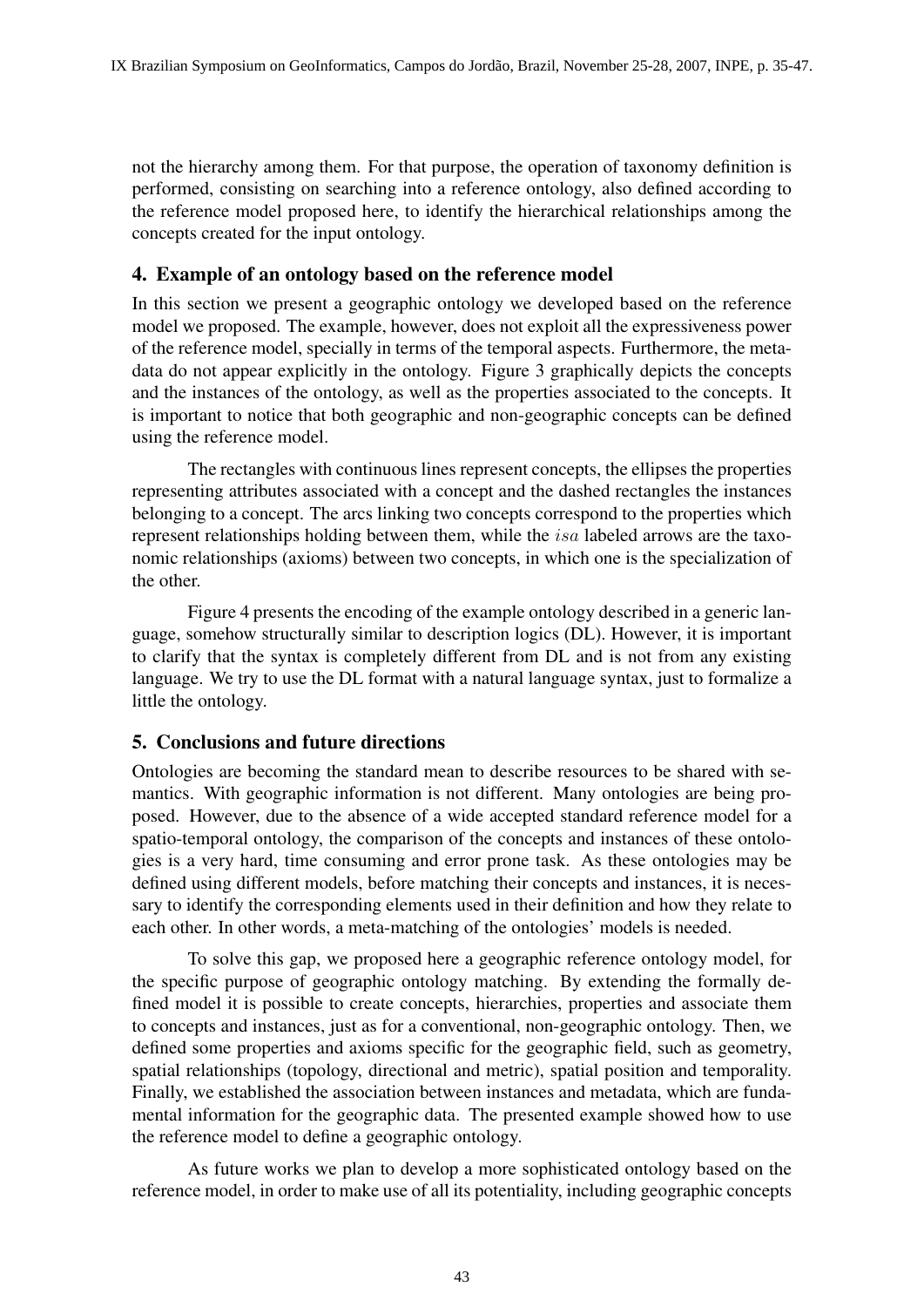and non-geographic concepts, temporal properties and more spatial relationships. We also plan to use more the metadata component of the instances. Furthermore, the current reference model allows the definition of temporal concepts, but not temporal properties. We thus plan to extend it to support temporality for properties.

## 6. Acknowledgments

This research is founded by the Brazilian agency CAPES (Coordenação de Aperfeiçoamento de Pessoal de Nível Superior).

# References

- Arpinar, B., I, Sheth, Amit, Ramakrishnan, Cartic, Usery, L., E, Azami, Molly, Kwan, and Mei-Po (2006). Geospatial ontology development and semantic analytics. *Transactions in GIS*, 10(4):551–575.
- Bittner, T. and Smith, B. (2003). Granular spatio-temporal ontologies. In *Proceedings of the AAAI Spring Symposium on Foundations and Applications of Spatio-Temporal Reasoning (FASTR).*
- Casati, R., Smith, B., and Varzi, A. C. (1998). Ontological tools for geographic representation. In Guarino, N., editor, *Formal Ontology in Information Systems*, pages 77–85. IOS Press.
- Chaudhri, V. K., Farquhar, A., Fikes, R., Karp, P. D., and Rice, J. (1998). OKBC: A programmatic foundation for knowledge base interoperability. In *AAAI/IAAI*, pages 600–607.
- Egenhofer, M. J. (2002). Toward the semantic geospatial web. In Voisard, A. and Chen, S.-C., editors, *ACM-GIS*, pages 1–4. ACM.
- Egenhofer, M. J. and Franzosa, R. D. (1991). Point set topological relations. *International Journal of Geographical Information Systems*, 5:161–174.
- Fonseca, F. T., Davis, C. A., and Camara, G. (2003). Bridging ontologies and conceptual schemas in geographic information integration. *GeoInformatica*, 7(4):355–378.
- Fu, G., Jones, C. B., and Abdelmoty, A. I. (2005). Building a geographical ontology for intelligent spatial search on the web. *Databases and Applications (DBA2005)*, pages 167–172.
- Hess, G. N., Iochpe, C., and Castano, S. (2006). An algorithm and implementation for geoontologies integration. In *Prof. of VIII Brazilian Symposium on Geoinformatics (GEOINFO'06)*.
- Hess, G. N., Iochpe, C., and Castano, S. (2007a). Geographic ontology matching with ig-match. In Kollios, G., Papadias, D., and Zhang, D., editors, *SSTD*, Lecture Notes in Computer Science. Springer.
- Hess, G. N., Iochpe, C., Ferrara, A., and Castano, S. (2007b). Towards effective geographic ontology matching. In *Second International Conference on GeoSpatial Semantics (GeoS 2007).*, Lecture Notes in Computer Science. Springer.
- Kolas, D., Dean, M., and Hebeler, J. (2006). Geospatial semantic web: architecture of ontologies. In *2006 IEEE Aerospace Conference*.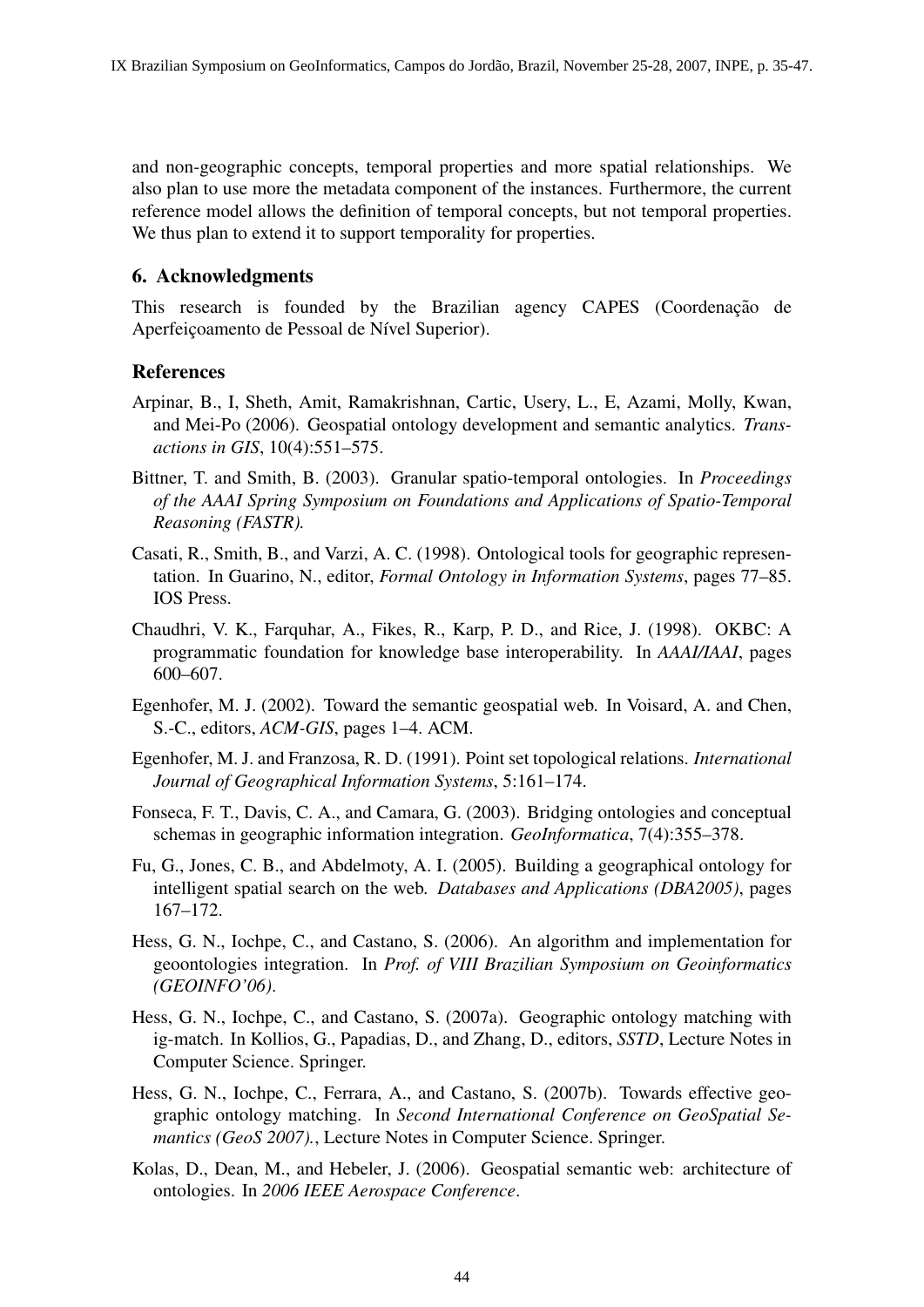- Maedche, A. and Staab, S. (2000). Semi-automatic engineering of ontologies from text. In *Proceedings of the Twelfth International Conference on Software Engineering and Knowledge Engineering (SEKE'2000)*.
- Scharffe, F. and de Bruijn, J. (2005). A language to specify mappings between ontologies. In Chbeir, R., Dipanda, A., and Yetongnon, K., editors, ´ *SITIS*, pages 267–271. Dicolor Press.
- Sotnykova, A., Cullot, N., and Vangenot, C. (2005). Spatio-temporal schema integration with validation: A practical approach. In Meersman, R., Tari, Z., Herrero, P., Mendez, G., Cavedon, L., Martin, D., Hinze, A., Buchanan, G., Perez, M. S., Robles, V., Humble, J., Albani, A., Dietz, J. L. G., Panetto, H., Scannapieco, M., Halpin, T. A., Spyns, P., Zaha, J. M., Zimanyi, E., Stefanakis, E., Dillon, T. S., Feng, L., Jarrar, M., Lehmann, J., de Moor, A., Duval, E., and Aroyo, L., editors, *OTM Workshops*, volume 3762 of *Lecture Notes in Computer Science*, pages 1027–1036. Springer.
- Souza, D., Salgado, A. C., and Tedesco, P. A. (2006). Towards a context ontology for geospatial data integration. In Meersman, R., Tari, Z., and Herrero, P., editors, *OTM Workshops (2)*, volume 4278 of *Lecture Notes in Computer Science*, pages 1576–1585. Springer.
- Spaccapietra, S., Cullot, N., Parent, C., and Vangenot, C. (2004). On spatial ontologies. In *VI Brazilian Symposium on GeoInformatics (GEOINFO 2004)*.
- Tomai, E. and Kavouras, M. (2004). From "onto-geonoesis" to "onto-genesis": The design of geographic ontologies. *GeoInformatica*, 8(3):285–302.
- Xu, W., Huang, H.-K., and Liu, X.-H. (2006). Spatio-temporal ontology and its application in geographic information system. In *Fifth International Conference on Machine Learning and Cybernetics*, pages 1487–1492.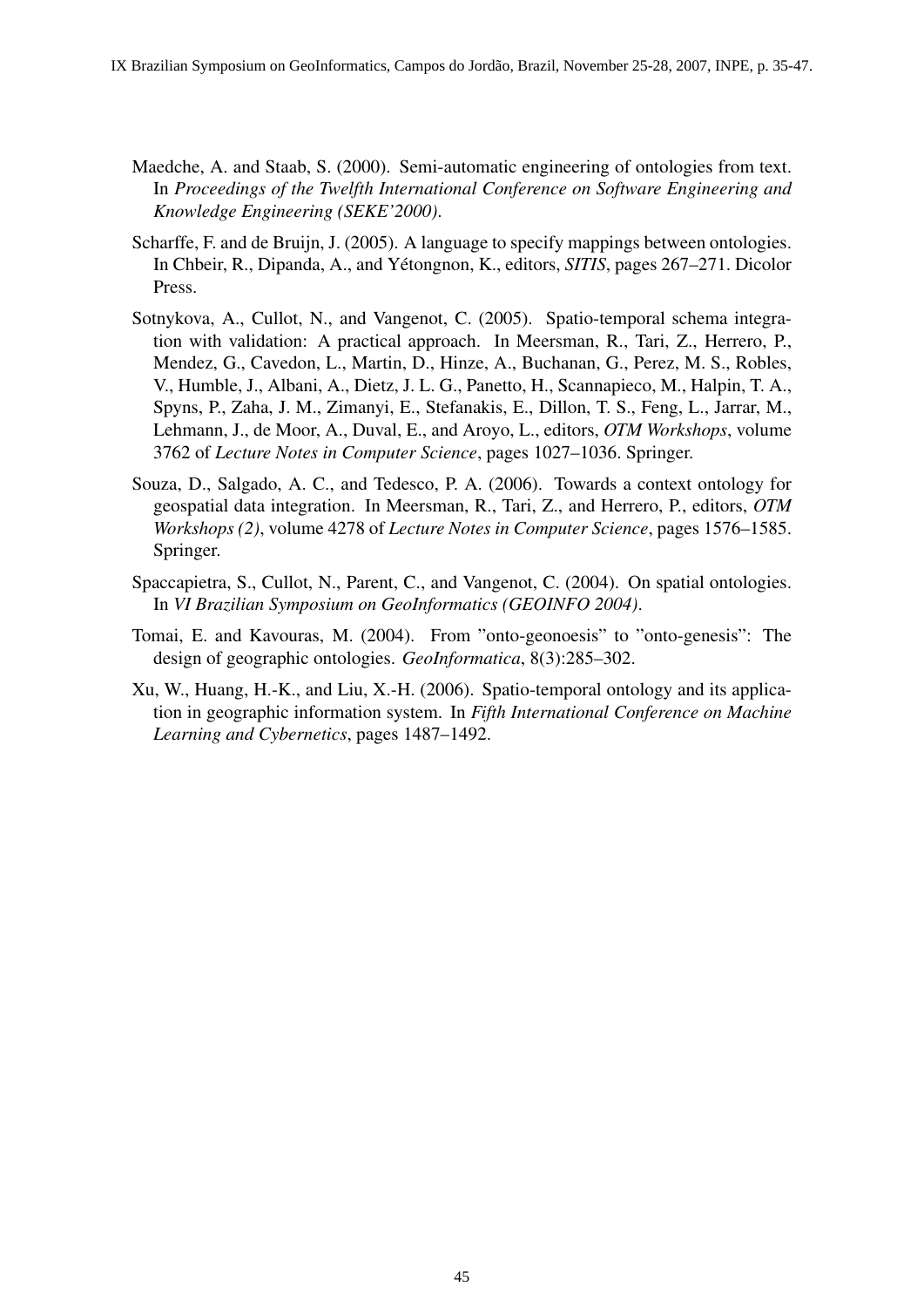IX Brazilian Symposium on GeoInformatics, Campos do Jordão, Brazil, November 25-28, 2007, INPE, p. 35-47.



**Figure 3. An example of ontology O**